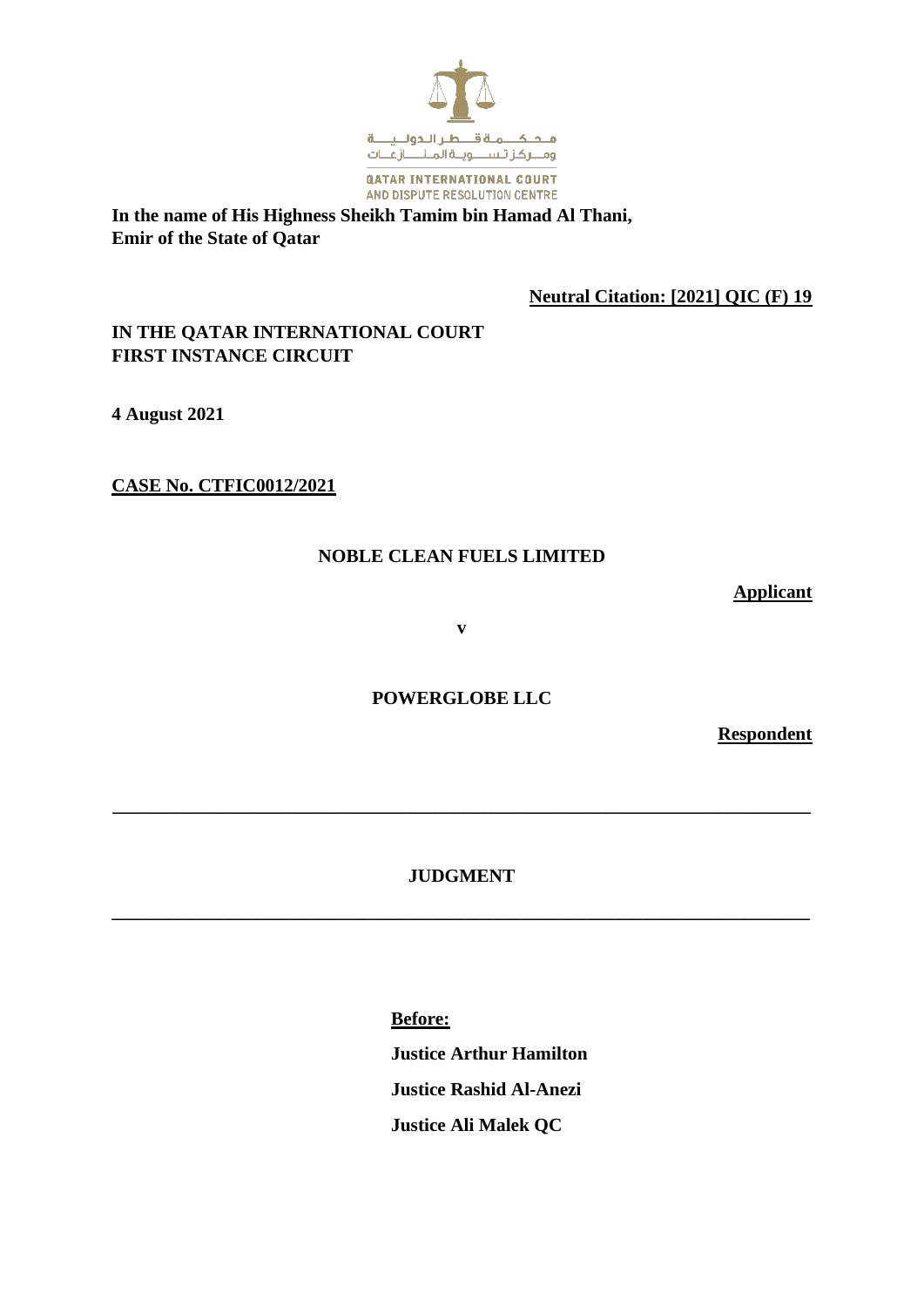### **ORDER**

The Court orders that:

- 1. The Respondent ("the Company") be wound up by this Court under the provisions of the Insolvency Regulations 2005.
- 2. Joanne Kim Rolls and Steven John Parker of Opus Restructuring LLP, One Euston Square, 40 Melton Street, London, NW1 2FD, United Kingdom, be appointed as the joint liquidators of the Company ("the Joint Liquidators"), with all the powers and duties of a liquidator as contained in the Insolvency Regulations 2005 and any other applicable legislation, and with further powers and duties as conferred by this order.
- 3. Any act required or authorised under the Insolvency Regulations 2005, or other applicable legislation or this order, to be done by the Joint Liquidators may be done by either or both of the Joint Liquidators.
- 4. The Company and its directors shall deliver the Company's books and records, including a list of its creditors with their names, addresses and amounts owed, to the Joint Liquidators within 14 days of their appointment.
- 5. The Joint Liquidators may seek directions from the Court, and may make any application as required for the amendment of this order.
- 6. The costs of the Applicant be paid out of the assets of the Company.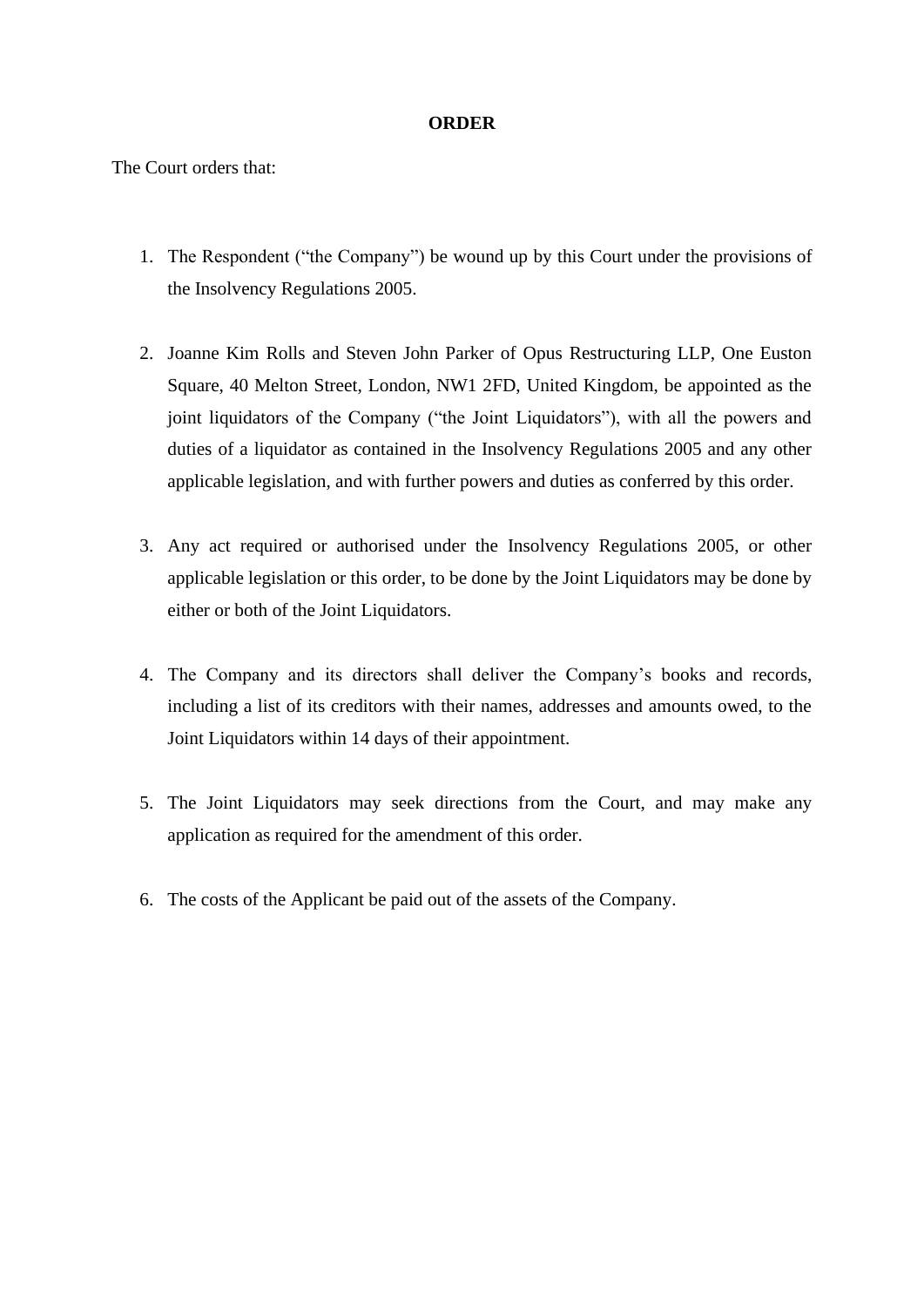## **JUDGMENT**

### The Application

- 1. This is an application by Noble Clean Fuels Limited ("Noble") seeking to wind up PowerGlobe LLC ("PowerGlobe" or "the Company") under Article 79 of the Qatar Financial Centre Insolvency Regulations 2005 ("the Insolvency Regulations") on the ground that PowerGlobe is unable to pay its debts.
- 2. Noble is represented in these proceedings by Sultan Al-Abdulla & Partners.

## The Parties

- 3. Noble is a company incorporated in England and Wales. Noble is a supplier of energy products.
- 4. PowerGlobe is a company established under the laws of the State of Qatar and the Qatar Financial Centre ("the QFC"). It is registered with the QFC under Licence Number 00364 ("the Licence"). Its registered office is at 19<sup>th</sup> Floor, City Tower Marriott, Omar Al Muktar Street, Area 61, Al Dafna, Doha, Qatar. It was established in the QFC on 30 March 2017. The principal nature of PowerGlobe's business as stated in the Licence, is the provision of professional services. QFC's public register indicates that the Licence has been withdrawn. PowerGlobe is represented in these proceedings by D&C Legal Services LLC.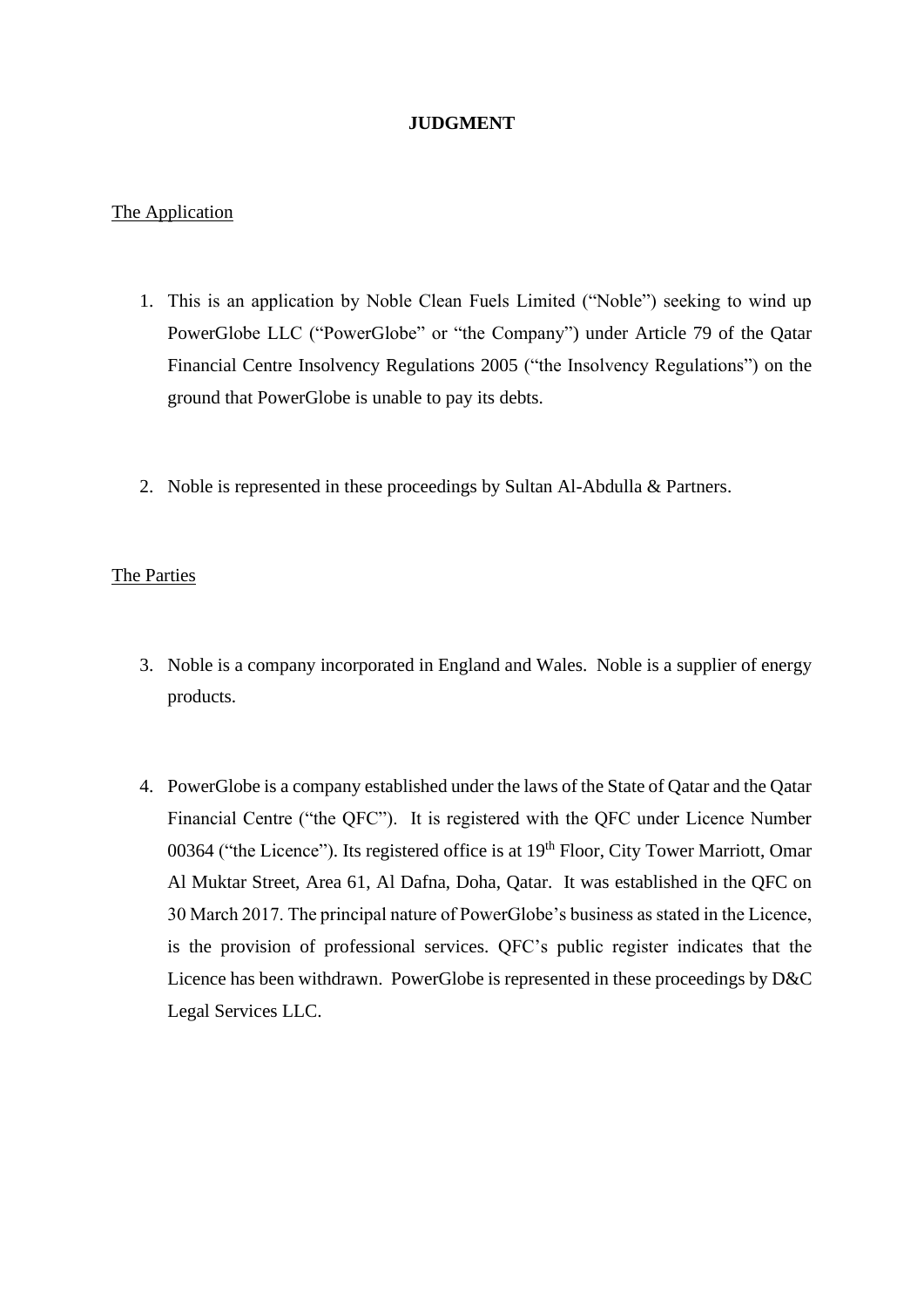### The Claim

- 5. Noble and PowerGlobe entered into a Master Ex-Ship LNG Sales and Agreement dated 16 November 2019 ("the Master SPA") as amended by the Specific Order dated 11 September 2020. Under the Master SPA (as amended) Noble supplied and PowerGlobe purchased a single cargo of MMBtu of liquified natural gas ("the LNG Cargo") for the sum of US 14, 574, 920.92 ("the Purchase Price").
- 6. On 16 October 2020 Noble addressed to PowerGlobe its invoice in respect of the price of the LNG Cargo delivered in the amount of the Purchase Price. Payment was due on 3 November 2020.
- 7. By an email dated 29 October 2020 PowerGlobe acknowledged its liability to Noble for the Purchase Price and requested an extension to make payment until 29 November 2020. Noble declined to agree to this request.
- 8. In an email dated 16 November 2020, PowerGlobe again acknowledged its liability for the Purchase Price and requested until 22 December 2020 to make payment. Noble did not agree to this request.
- 9. On 12 January 2021 Noble commenced arbitration proceedings against PowerGlobe under the auspices of the International Chamber of Commerce ("the ICC") seeking payment of the Purchase Price. In the ICC proceedings PowerGlobe acknowledged its liability to pay the Purchase Price. No defence was advanced by PowerGlobe.
- 10. On 24 January 2021 Noble sent a written demand notice to PowerGlobe demanding the Purchase Price, and interest, within 3 weeks. PowerGlobe has failed to pay the sums demanded or any part thereof.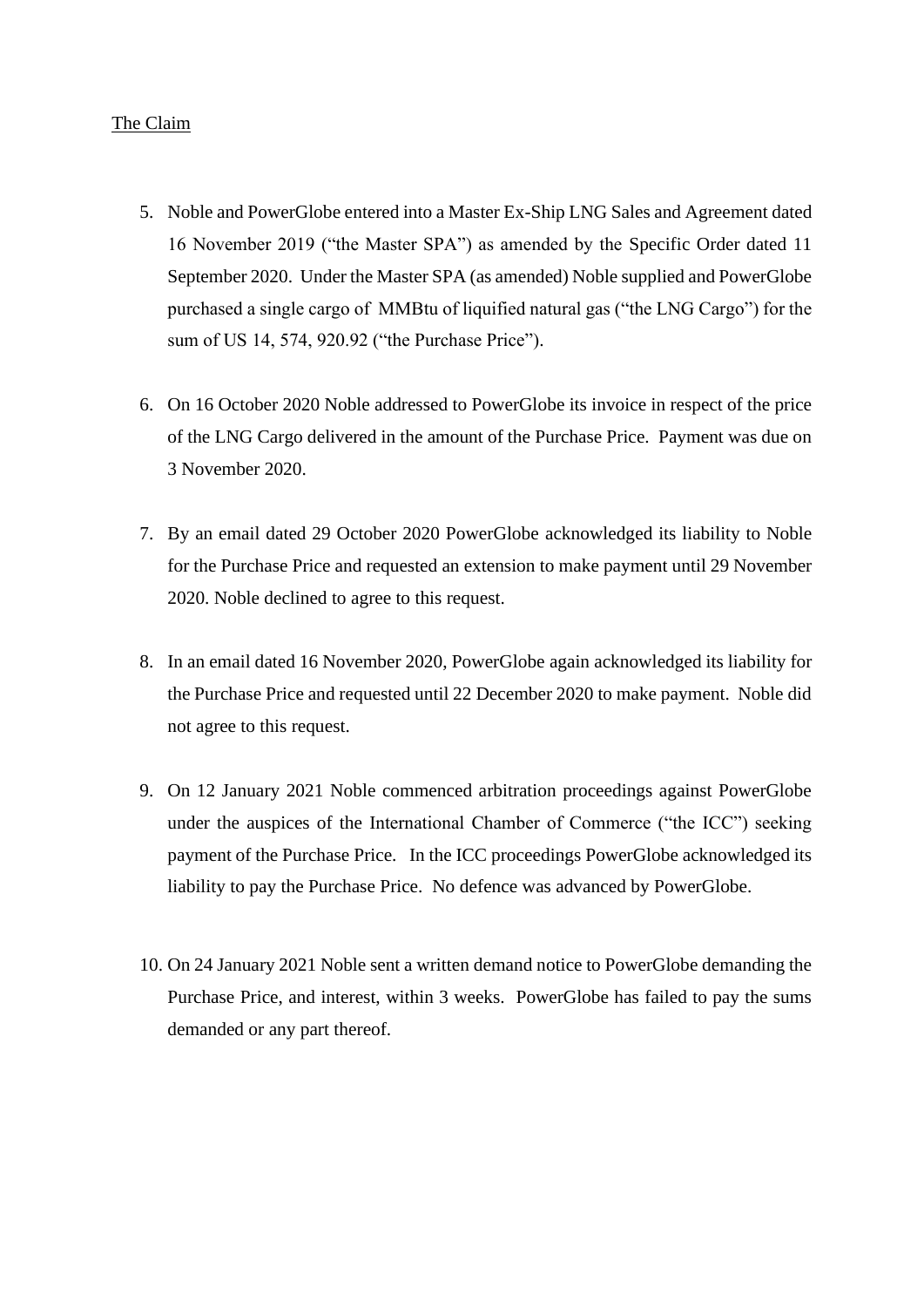#### The Proceedings

- 11. The Winding Up Application is dated 9 April 2021. It is supported by the First Witness Statement of Paul Anthony Skeet ("Mr Skeet") of the same date. Mr Skeet is a partner in the firm of Reed Smith LLP, solicitors for Noble. His evidence supports the claim (as summarised above) and confirms PowerGlobe's liability to pay the Purchase Price.
- 12. The Application Notice is dated 11 April 2021. It is supported by a statement of truth by Sultan M Al-Abdulla who confirmed that the facts stated in the Application Notice are true.
- 13. On 12 April 2021 the above documents were sent by registered post to the Respondent's registered office above. The statement of Mr Omar Husain Jamil Qouteshat dated 12 April 2021, an Associate of Sultan Al-Abdulla & Partners, confirms service.
- 14. On 20 May 2021 PowerGlobe filed a response to Noble's application to wind up ("the Response"). The Response was supported by a statement of truth from Aurore Deeb of D&C Legal Services LLC.
- 15. PowerGlobe indicated in the Response that it was not contesting the jurisdiction of the Court. PowerGlobe did not dispute its liability for the Purchase Price. In para 3 of the Response it stated: "*The Respondent expressed its readiness to pay the debt, and the Respondent had offered in good faith on several occasions to re-schedule the payment, however, the Applicant always rejected the Respondent's offers without proposing any counteroffer, which made things hard for the Respondent to reach agreement with the Applicant*"
- 16. PowerGlobe resisted the application to wind up by inviting the Court (1) to stay the application to wind up to allow it to reach a settlement with Noble and (2) to allow it to pay the debt in instalments.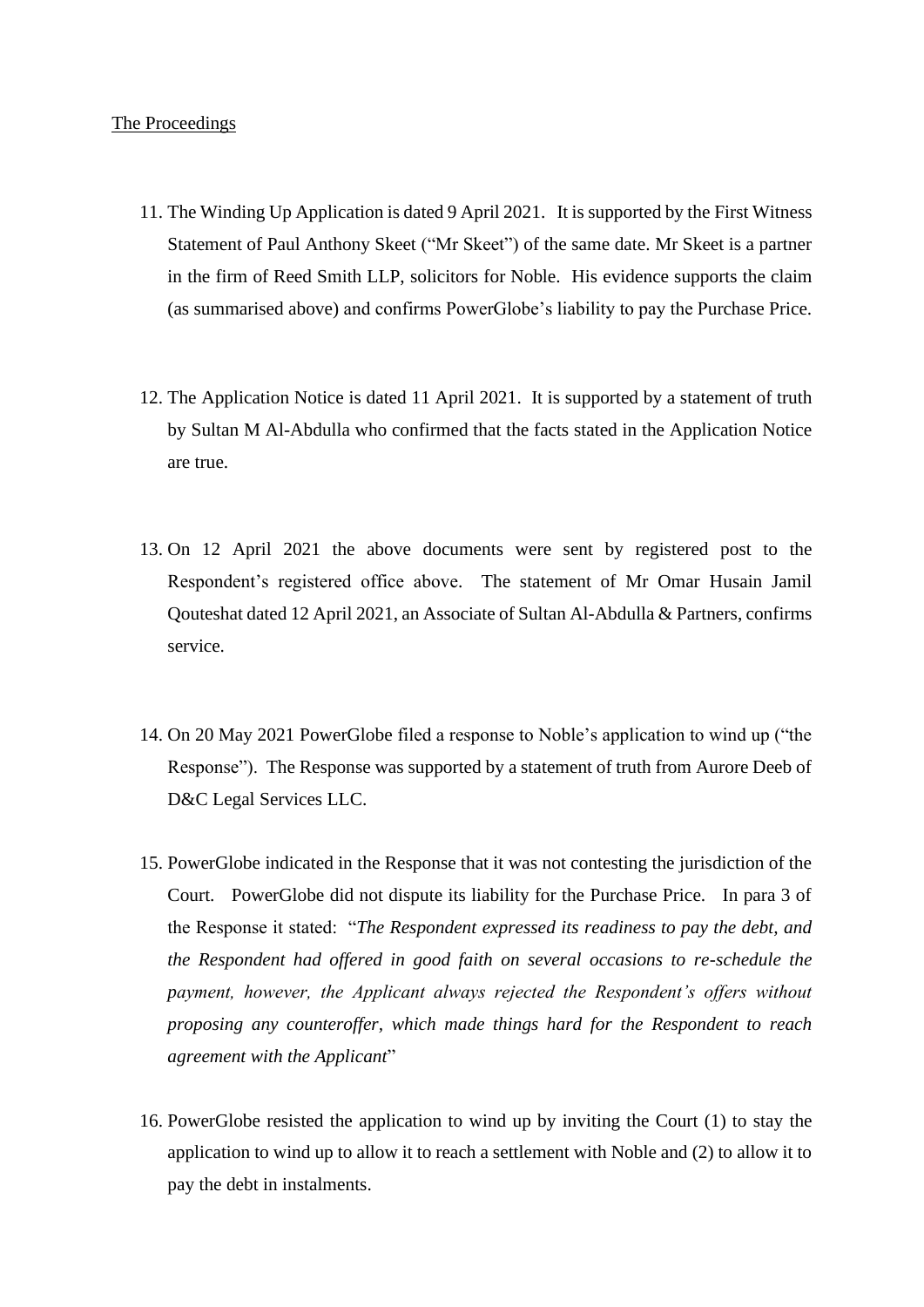17. On 15 June 2021 the Court issued a direction in which it required the parties to make by 29 June any representation in writing as to the appropriateness or otherwise of the Court determining the matter on the papers. The Applicant indicated that it was content for the matter to be so determined; the Respondent did not express a view one way or the other. The Court has accordingly dealt with this Application without the need for an oral hearing.

### Discussion

- 18. The Court is satisfied that it is appropriate to wind up PowerGlobe.
- 19. The Court has jurisdiction to hear this matter pursuant to Article 9.3 of the QFC Civil and Commercial Court Regulations and Procedural Rules. As stated above, jurisdiction is not disputed by PowerGlobe.
- 20. The evidence adduced by Noble clearly indicates, and the Court finds, that it is a creditor of PowerGlobe and is entitled to invoke Article 79 of the Insolvency Regulations. In particular, PowerGlobe has refused to pay the Purchase Price and failed to satisfy the written demand notice to PowerGlobe sent on 24 January 2021.
- 21. The Court finds that PowerGlobe is deemed unable to pay its debts under Article 78(1)(A) by reason of its failure to pay the sum demanded in the written demand.
- 22. Had it been necessary, the Court would have also found that the evidence adduced by Mr Skeet proved that PowerGlobe was unable to pay its debts as they fall due within the meaning of Article 78(1)(B) of the Insolvency Regulations.